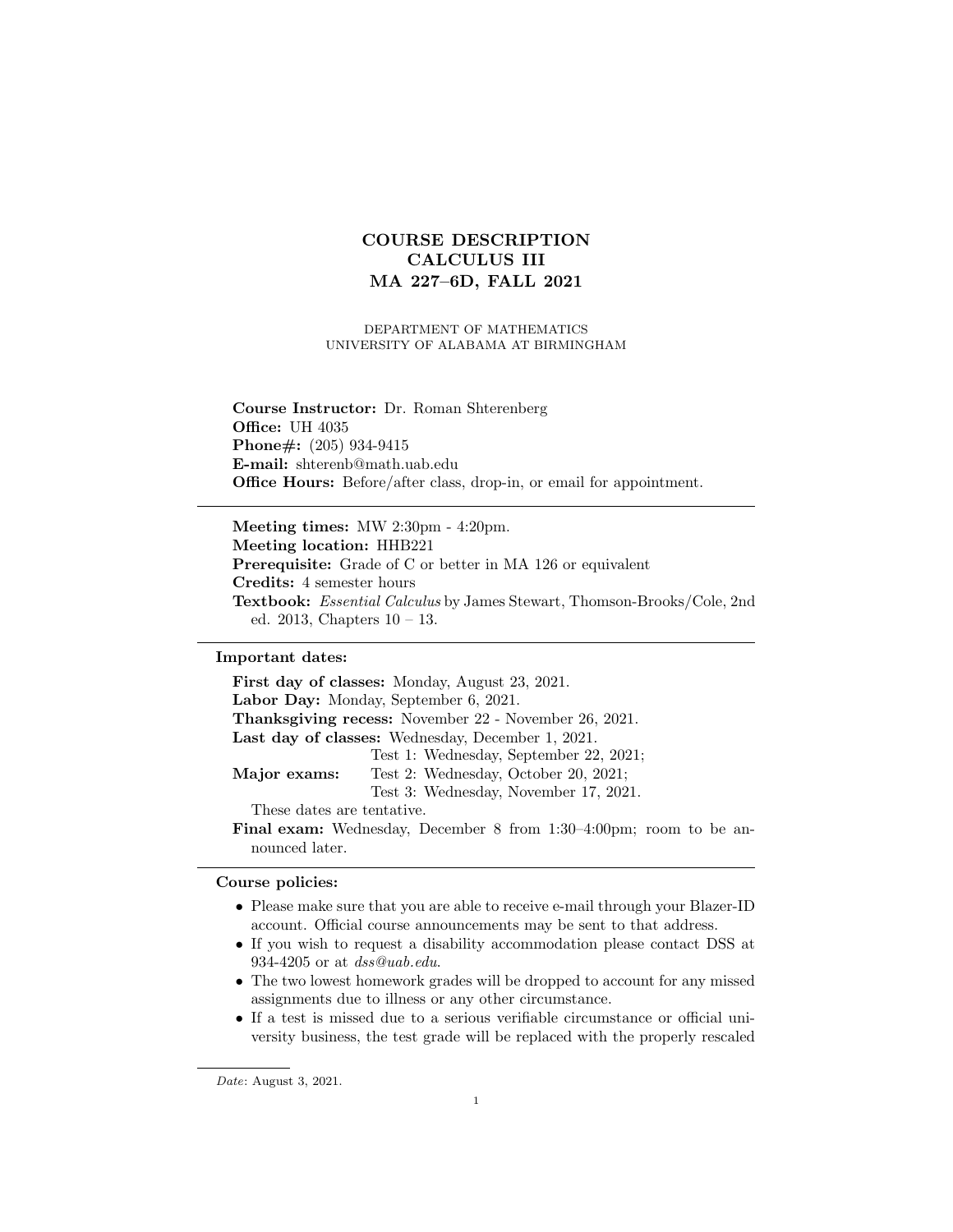2 DEPARTMENT OF MATHEMATICS UNIVERSITY OF ALABAMA AT BIRMINGHAM

final exam score. You have to advise the instructor of such circumstances at the earliest possibility.

• No books or notes will be allowed during any of the tests. If you need a basic formula, just ask me.

#### Methods of teaching and learning:

- 28 class meetings of 100 minutes consisting of lectures and discussions of examples and homework problems. Time for three in-class tests is included.
- Students are expected to undertake at least 8 hours of private study and homework per week.
- The online homework system WebAssign will be used (see below).

#### Aims of the course:

Upon successful completion of the course a student

- understands how coordinates and vectors are used in the treatment of threespace problems;
- can apply one-dimensional calculus techniques to vector-valued functions;
- can apply the calculus of vector-valued functions to treat motion problems;
- understands basic concepts and applications of multi-variable calculus;
- can solve standard optimization problems;
- can use different coordinate systems to solve two and three dimensional integration problems; and
- knows when and how to apply important concepts from vector analysis.

The understanding of a concept is demonstrated by an ability to solve pertinent problems related to that concept.

### Course content:

- Vectors in two and three dimensions, their geometric and algebraic representation, dot product and cross product
- Vector functions: continuity, derivatives, and integrals
- Parametric curves and surfaces, polar coordinates
- Velocity, acceleration, arc length, and curvature
- Functions of several variables: continuity and partial derivatives, gradient, directional derivatives
- Linear approximation
- The chain rule
- Optimization
- Double and triple integrals
- Iterated integrals
- Integration using polar, cylindrical, and spherical coordinates
- Change of variables
- Line and surface integrals (including surface area)
- Curl and divergence
- The integral theorems of Green, Stokes and Gauss

### Assessment procedures:

• Student achievement will be assessed by the following measures: